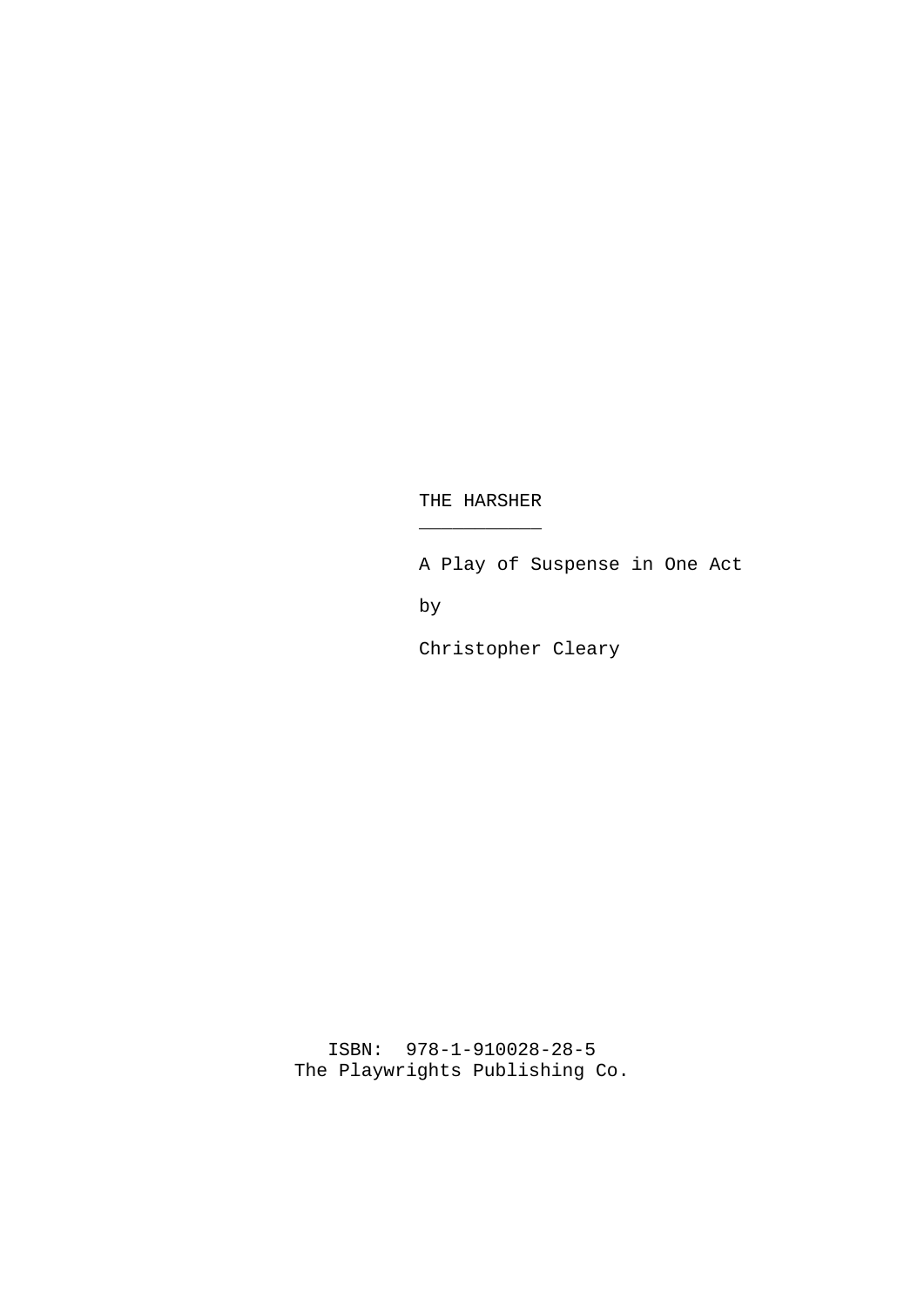## CHARACTERS

STUDENTS MAYA (f) BAILEY (f) CAM (m) SCRUB (m) KIKI (f) JACE(m) MICKEY (m)  $ELLE(f)$ DEEKA (f) NADINE (f) RUNE (n) E.J. (n) FRANKLIN (m) KLIMPY (m)

VOICE OVER P.A. SYSTEM (n)

THE HARSHER (n)

#### SETTING

|       | SCENE 1 Ms. Wanda's classroom<br>in Chippewa High School                        | Present       |
|-------|---------------------------------------------------------------------------------|---------------|
|       | SCENE 2 Ms. Wanda's classroom                                                   | Weeks later   |
| later | SCENE 3 Ms. Wanda's classroom                                                   | A week or so  |
|       | SCENE 4 Ms. Wanda's classroom                                                   | Hours later   |
|       | SCENE 5 The halls and engineering Moments later<br>room of Chippewa High School |               |
|       | SCENE 6 The theatre in Chippewa<br>High School                                  | Moments later |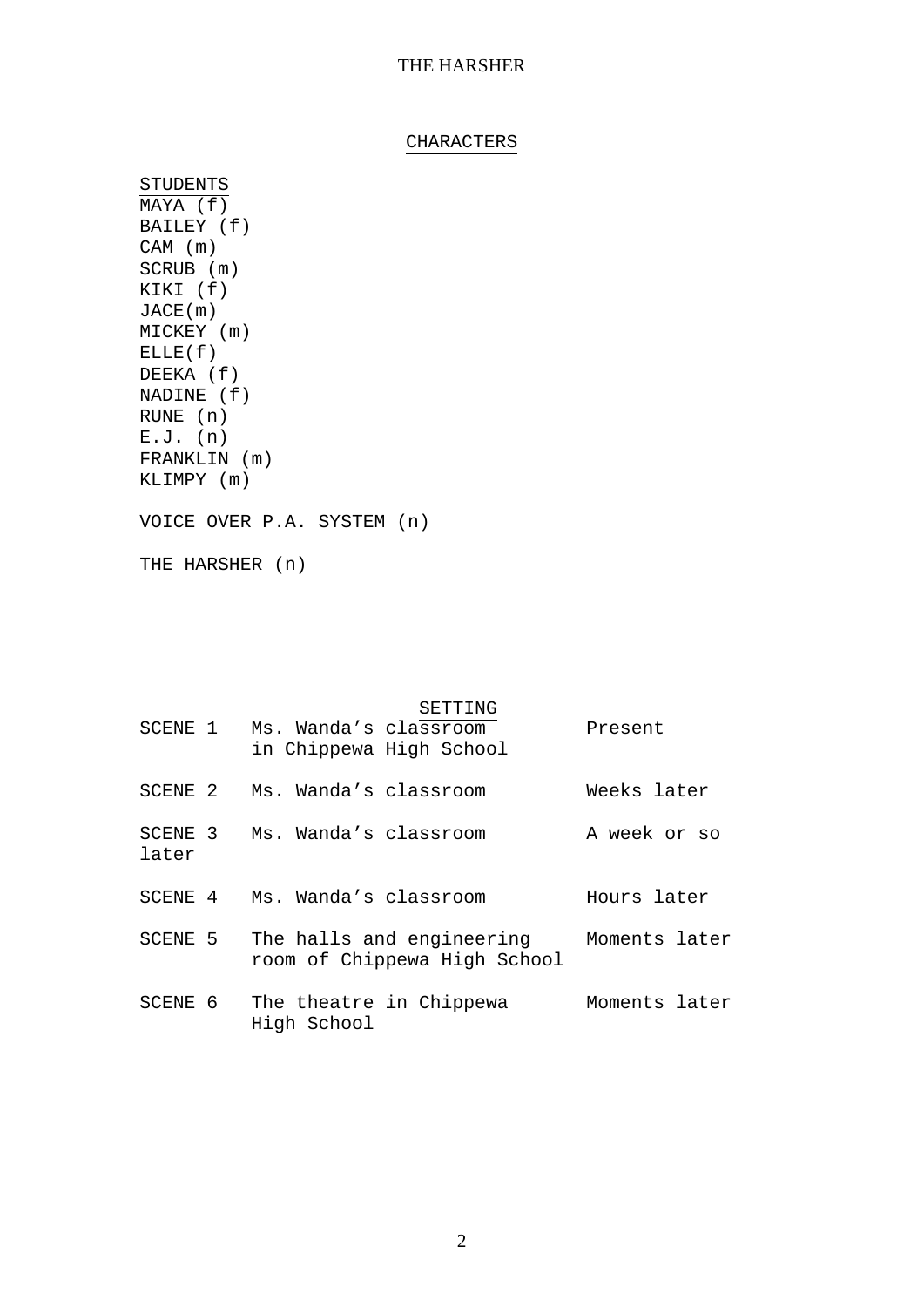Performances or readings of this play may not legally take place before an audience without a licence obtainable on application to:

> The Playwrights Publishing Co., 70 Nottingham Road, Burton Joyce, Nottingham, U.K., [44] (0)1159-313356 playwrightspublishingco@yahoo.com

To avoid possible disappointment, application should be made in writing, as early as possible, stating: -

(i) Name and address of applicant (ii) Name and address of Society;

(iii) Name and address of theatre or hall where performance(s) would be held;

(iv) Times and dates of performances.

A fee will be charged for this licence which must be paid prior to the first performance otherwise the licence is automatically cancelled and the performance becomes illegal.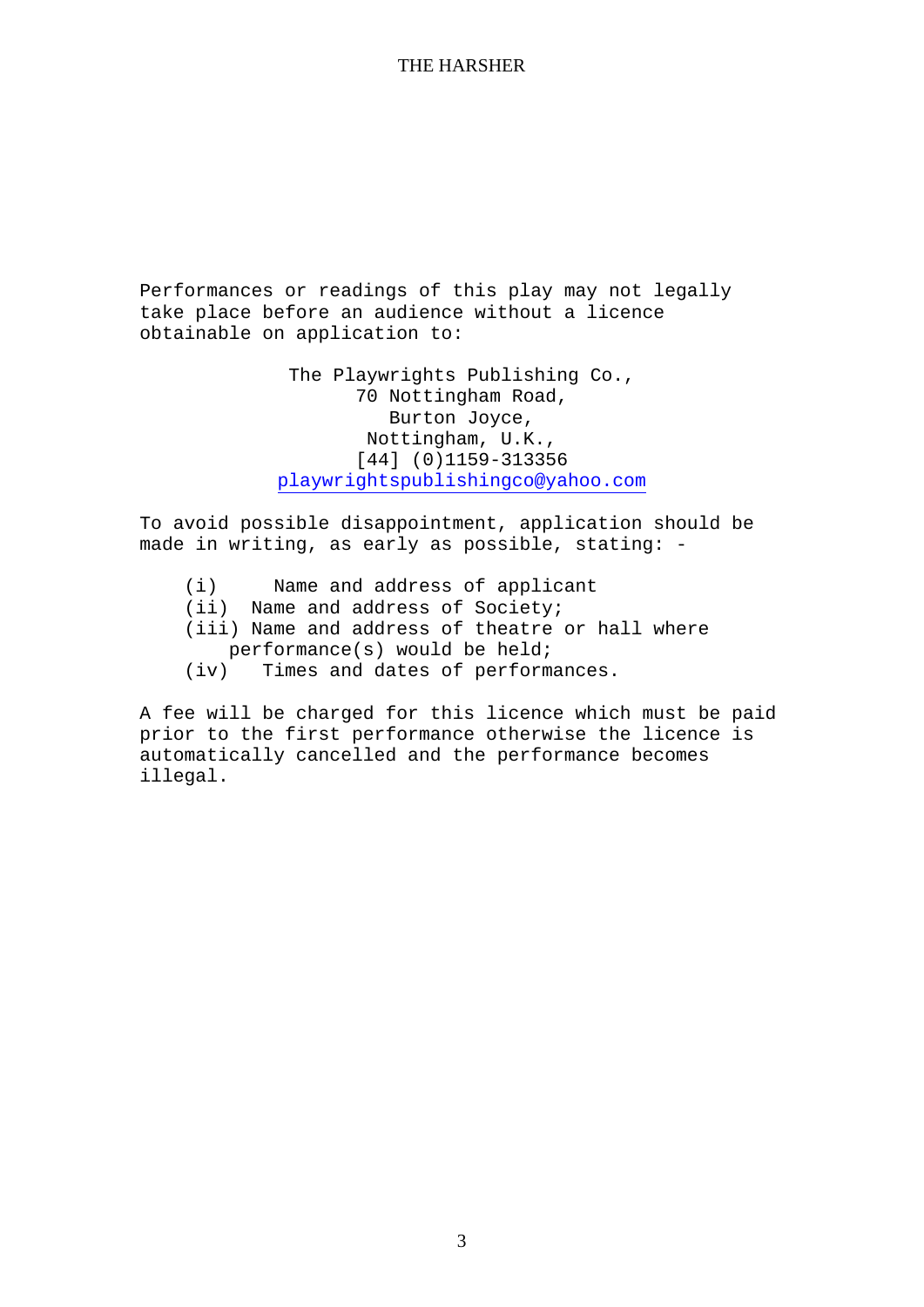Scene One

(SETTING: Ms. Wanda's chemistry lab classroom in Chippewa High School prior to the start of the school day. A door leads to the hallway, and a clock hangs on the wall. There are four lab tables with stools so that the characters may stand or sit and still be at relatively the same height. There should be a Periodic Table of Elements on the wall along with shelves of chemistry books and/or chemistry related models, etc. There's a door leading to the supply closet of unseen chemicals, flasks, Bunsen burners, etc. The white board should have miscellaneous information written on it including the sign of Ophiuchus, which is a U with a flattened sine wave through the middle of it. AT RISE: It's preferred that a curtain be used to begin and end the play. SCRUB is alone with his breakfast at a lab table. SCRUB is the only character who wears shorts, and he always wears them. KLIMPY is alone at another table. His head is down on the table and remains there. ALL STUDENTS whose entrances are not specifically mentioned in this scene should enter and silently interact in the background. ALL STUDENTS entering should have school supplies.)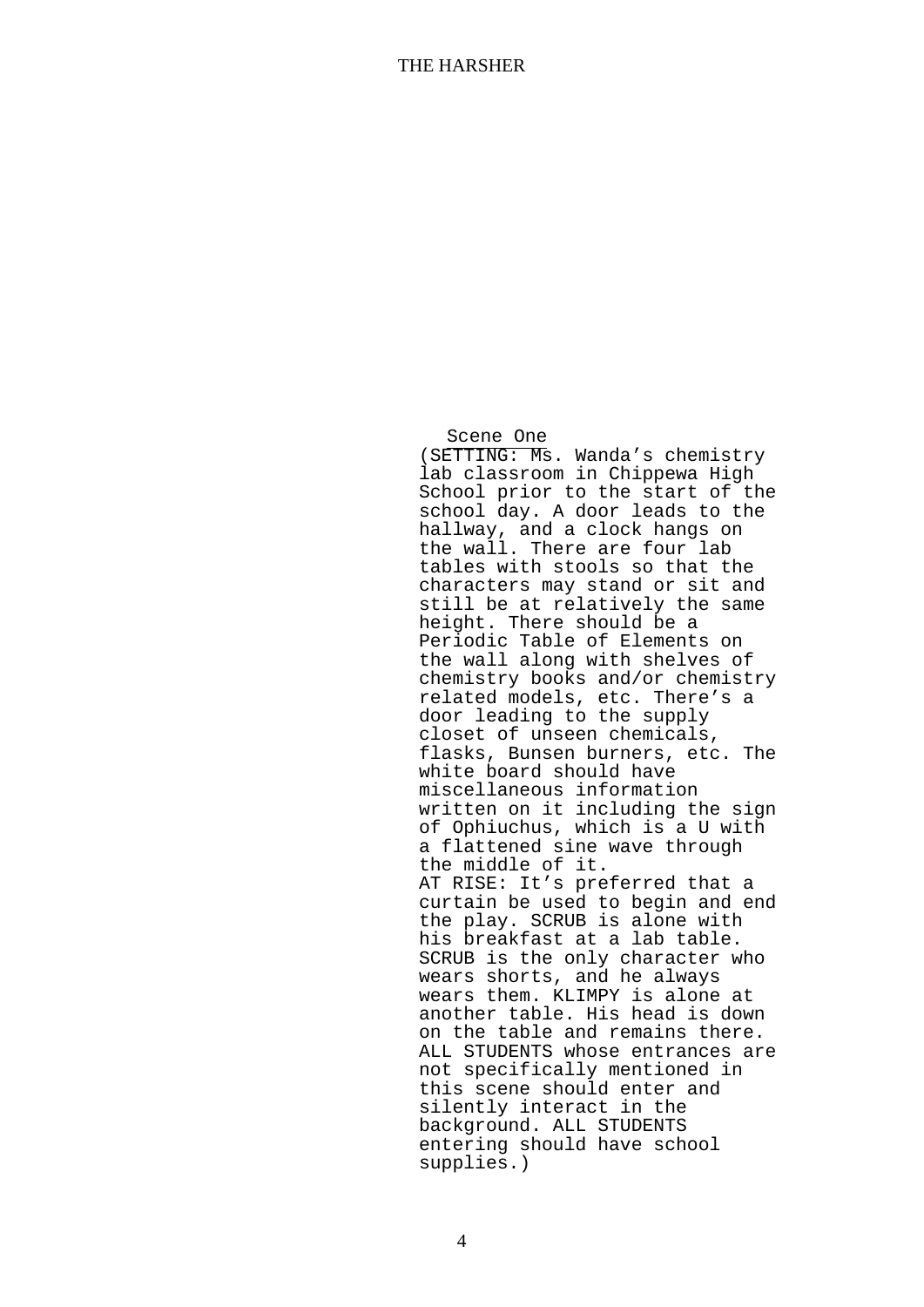BAILEY (Enters, stylishly dressed.) Don't play with your food. **SCRUB** I'm not playing; I'm dissecting. **BAILEY** It's chem, Scrub, not biology. SCRUB Observe, Bailey. Independently, the bacon, the egg, the cheese, and the biscuit are tasty components. But once combined… (Takes a large bite.) It's pure synergy – all parts greater than the whole! **BAILEY** I hate when we're the first two here. (JACE enters.) BAILEY Hey, Jace. JACE Bailey. BAILEY Scrub is dissecting his bacon, egg, and cheese biscuit. SCRUB It's comprised of bacon, egg, cheese, and a biscuit. JACE (Opening his laptop computer.) Genius. SCRUB Jealous! (Takes another bite of sandwich.) And scrumptious! JACE Did you guys solve the balancing equations on the back of the worksheet? **BAILEY** Ummmm, back? JACE (He bounces back and forth from writing on

his homework to typing on his laptop.) It's down as covalent bonding. The only way to transfer the sodium atom to chlorine is through ionic bonding.

5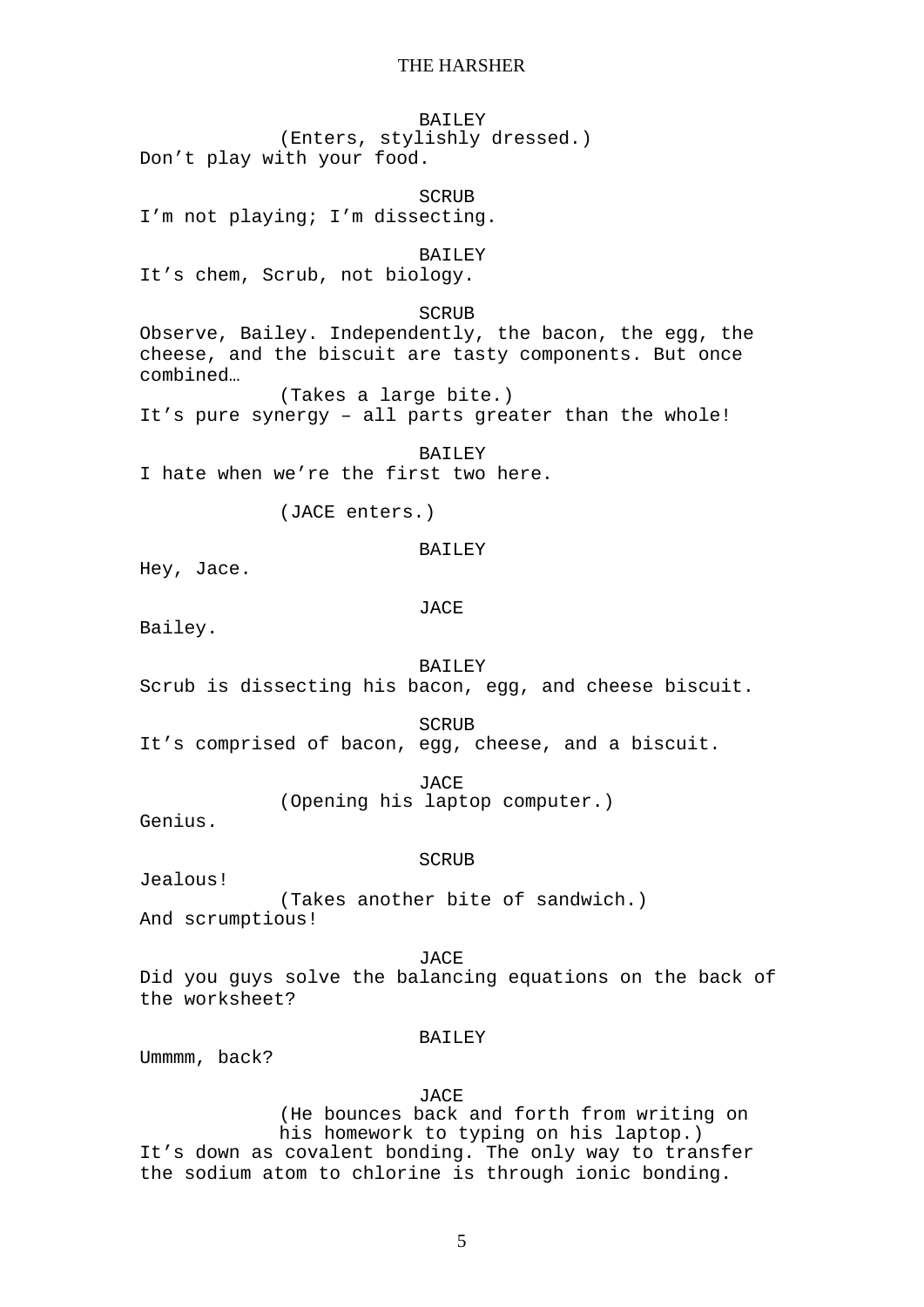BAILEY

We didn't have to do the back.

JACE

Then the sodium ion and the chlorine ion could combine.

**BAILEY** 

I,uhh… No… I don't think… Scrub, did we have to do the back?

#### JACE

2,8,1. 2,8,7. 2,8. 2,8,8.

#### BAILEY

Jace, did we have to do the back?

JACE

I don't know. It's there. So, I did it.

(CAM enters. As always, he wears the red and white of the Chippewa Totems.)

BAILEY (Relieved to finally see someone who might be able to help her.) Good. Did we have to do the back, Cam?

CAM

Back of what?

**SCRUB** 

Of the homework, man! It's a crisis!

CAM

Nah. Ms. Wanda said there were mistakes or something on it.

#### BAILEY

Did you hear that, Jace?

JACE (Taps keyboard.)

Control-Z.

#### BAILEY

What's control-Z?

SCRUB A drug that treats narcolepsy.

JACE

It's the hot key for undo.

### SCRUB

Jace – master of hot keys! Control-Z! Undo!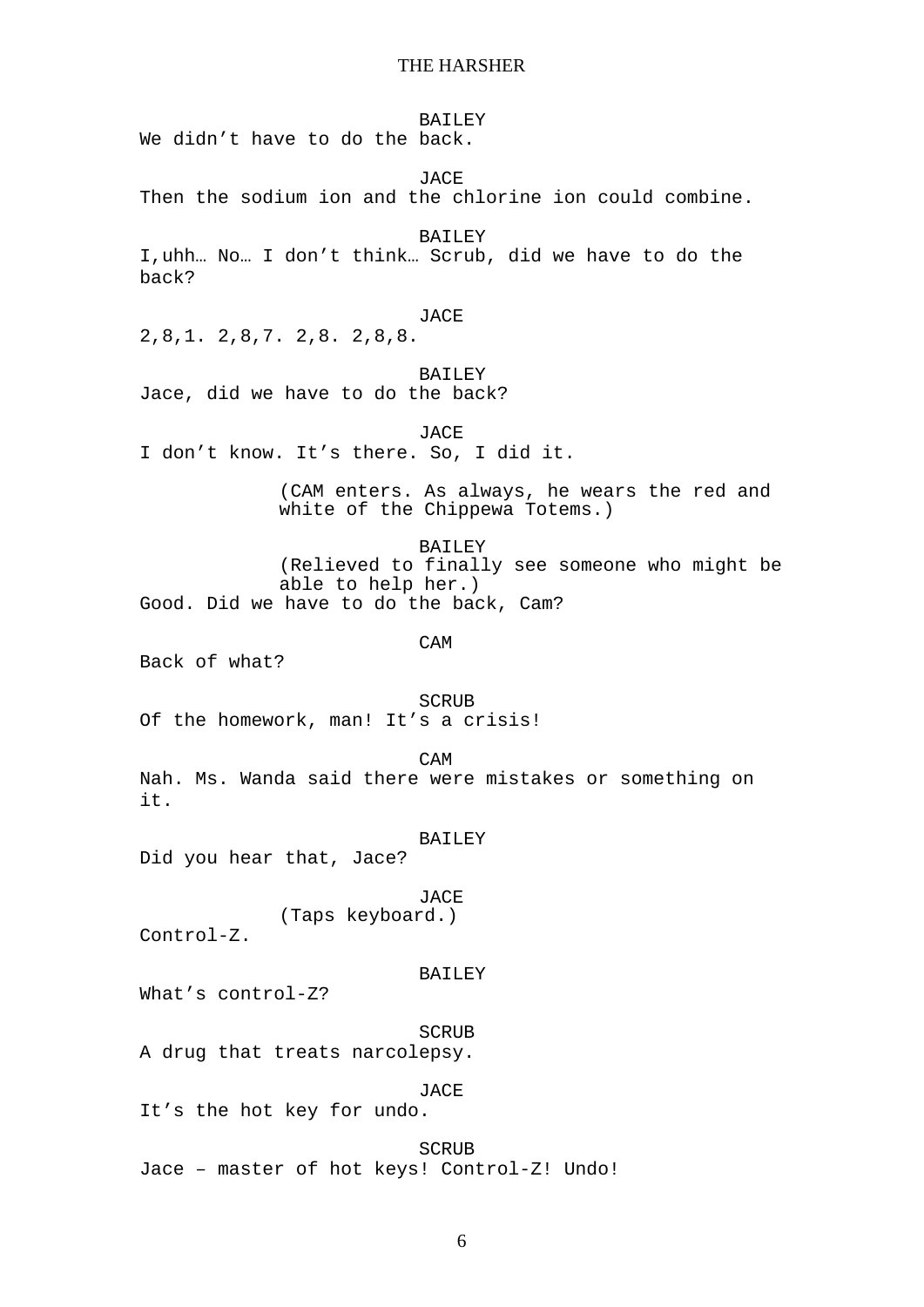CAM

Have you guys seen Maya?

### BAILEY

Nah. What's up?

#### CAM

Did you see SmackGab? (BAILEY and SCRUB work their phones.) It's pretty nasty.

BAILEY (Reading her phone's screen.) No, way. What the fire truck?

### SCRUB

Whoa.

#### JACE

Let me.

(Puts hand out for phone. SCRUB gives his phone to him.) Your screen is all shattered. (He sets it down on the table and takes BAILEY's when she offers her phone to him.)

CAM

(Picks up SCRUB's phone from table.) What a happened to your phone, Scrub?

#### BAILEY

Selfie.

(SCRUB reclaims his phone from CAM.)

JACE (Hands phone back to BAILEY.) That's bitter. Who composed it?

## BAILEY

SmackGab is anonymous.

## JACE

Did she do these things?

#### BAILEY

Jace! Don't say that in front of her.

JACE

Someone wouldn't just make that up, right?

#### BAILEY

She didn't do it.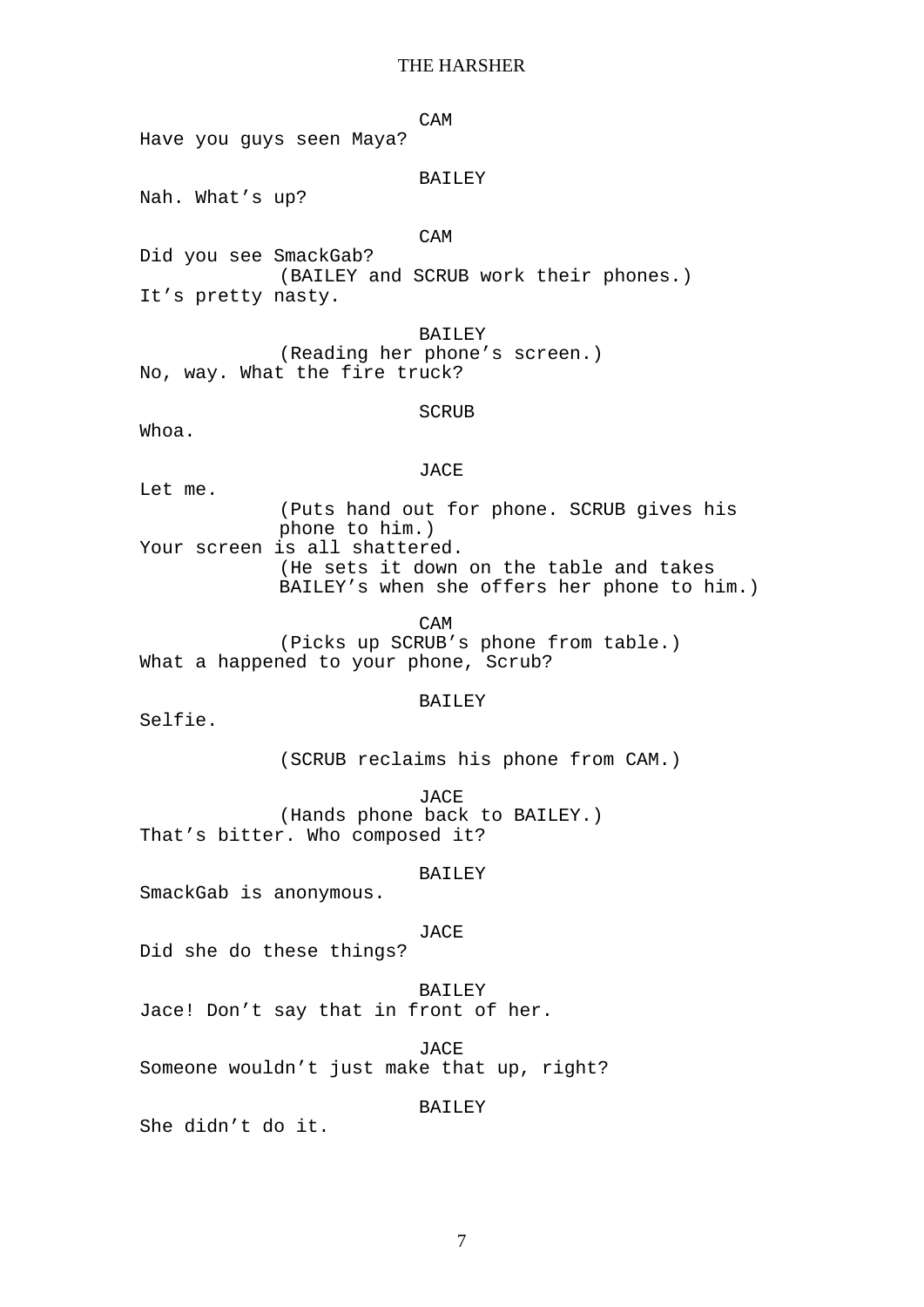CAM No way. KIKI (Enters.) Have you guys seen SmackGab? CAM The stuff about Maya? BAILEY We're looking at it now. KIKI It's terrible. BAILEY We should text her. CAM I've been. JACE Should we look for her? MAYA (Enters. O.K. now, but previous tears are evident.) Hey, guys. BAILEY Are you O.K.? MAYA No. That crap is messed up. Do you know who posted it? CAM I don't. KIKI None of us do. MAYA (To Jace.) Can you figure it out? JACE Like, through the app? (Removes his phone from pocket.) I can't do that. I don't know. (He ineffectively taps on his phone.) CAM

We'll figure it out.

8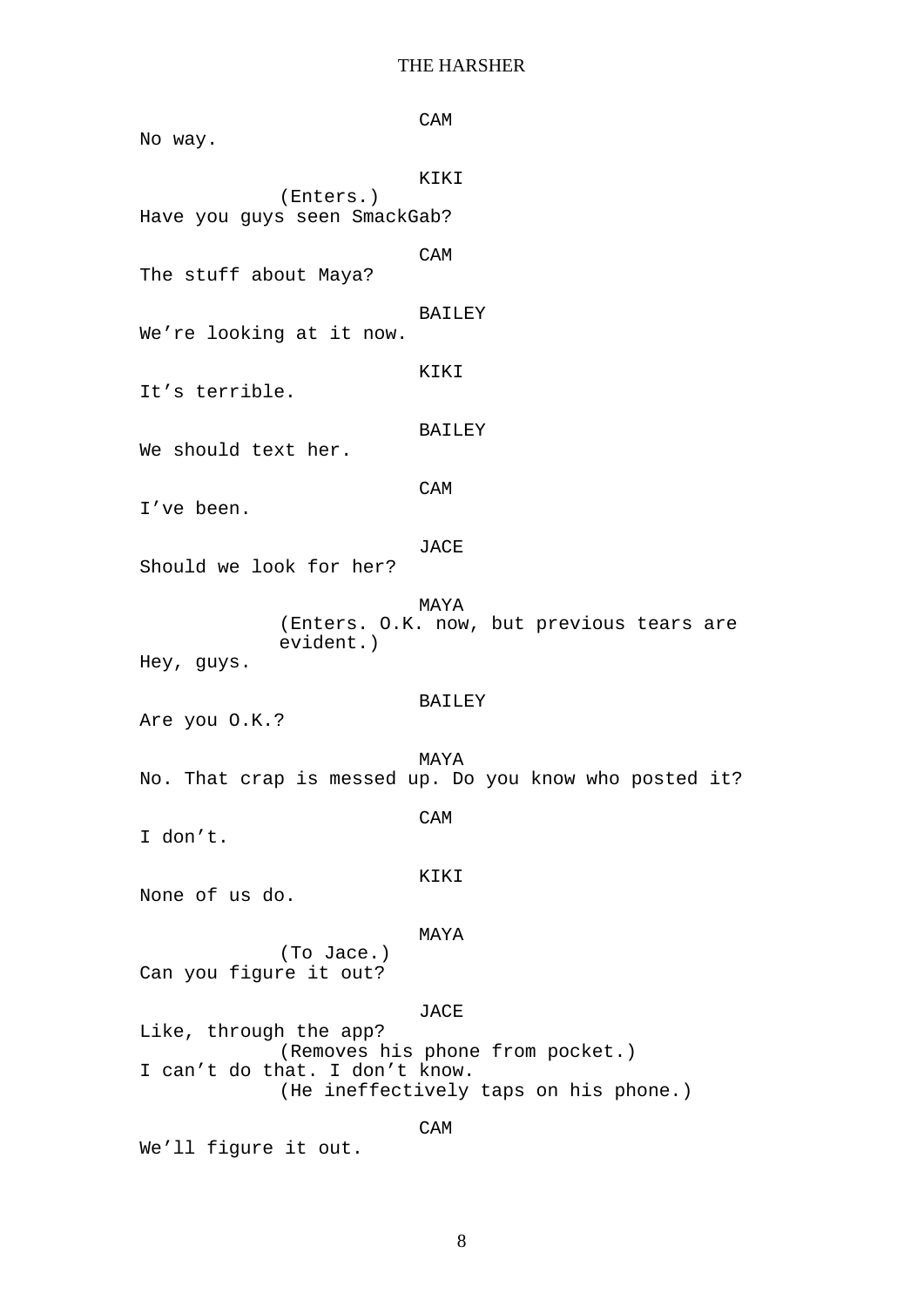KIKI What difference does it make? SCRUB (To KIKI.) Was it you? KIKI (Punches him in the arm.) Shut up, you momo. BAILEY (To SCRUB.) What is wrong with you? MAYA It's O.K. (KIKI punches SCRUB in the arm again for good measure.) MAYA What difference does it make? It's there now. KIKI It wasn't me. MAYA I know, Kiki. CAM Is it too late to do something? SCRUB Undo! Control-Z! Right, Jace? JACE Not on something like this. I mean, it's already posted, you know? We didn't type it; we can't undo it. I'm sorry, Maya. MAYA It's fine. It's fine. I'll be fine. Everyone knows that SmackGab is just all gossip, right? No one believes it. **BAILEY** What did Mickey say? MAYA It wasn't him. BAILEY Oh, I know, but, like… He's your boyfriend.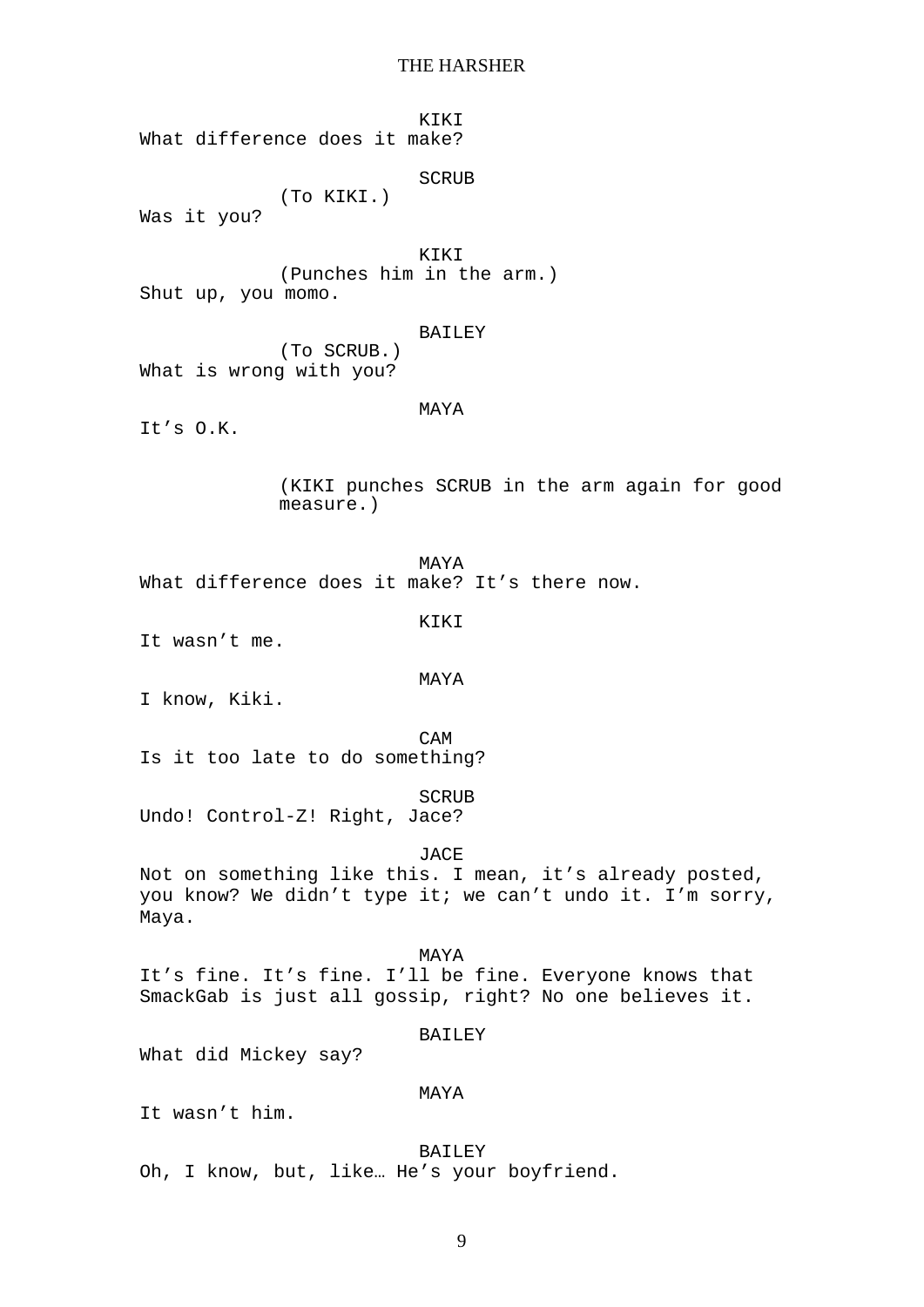CAM

I'd be infected with all kinds of rage if I were him.

SCRUB

Yeah, I'd hate to have to deal with kind that of stuff. That's why I don't date.

#### **BAILEY**

Yeah, that's why.

## MAYA

Mickey's coming by before class.

JACE

People are jerks. Last week someone tried to put a virus onto my laptop.

(Without being obvious, he points in the direction of NADINE's table.)

I think it was Nadine.

### KIKI

What are you talking about?

**JACE** 

I viewed the event log on my diagnostics software and could see that someone using the school's Wi-Fi tried to hack into my email to open an anonymous message that was definitely infected. It was right after the test.

## KIKI

So?

## JACE

I set the curve on that one. Ms. Wanda adjusted the total possible points according my score.

SCRUB

Come on, guys. If we all worked together, we could do terribly individually on every test and still do well as a class. Teamwork! When will anyone listen?

BAILEY (In reference to SCRUB.) Ignore the reject. (To JACE.) But, like, why Nadine?

### KIKI

Yeah Jace, if you don't score the highest, she does.

JACE

Exactly! She told me, "I set the curve – not you. Don't do it again."